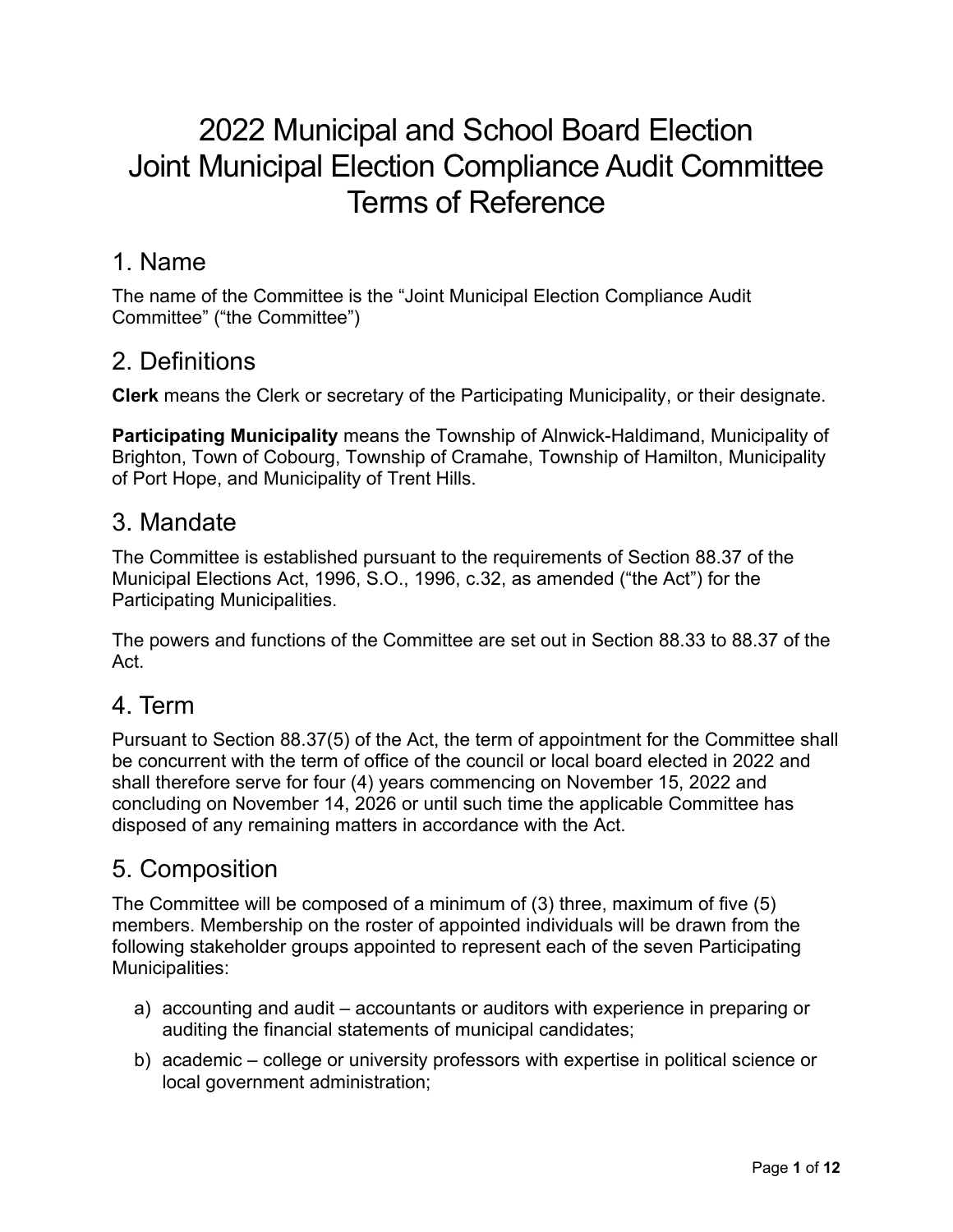- c) legal persons with knowledge of municipal law and enforcement;
- d) other individuals with knowledge of municipal campaign financing rules, quasijudicial proceedings, and experience working on committees, boards, adjudicative bodies, task forces or similar settings.

As per the Act (Section 88.37(2)), composition shall not include:

- a) employees or officers of any Participating Municipality or a Participating Municipality's local board;
- b) members of the Participating Municipality's council or local board;
- c) any person who are candidates in the election for which the committee is established; or
- d) any persons who are registered third parties in a Participating Municipality in the election for which the Committee is established.

### 6. Membership Selection

The recruitment of persons to be included on the Committee shall be advertised in a local newspaper having general circulation and on the websites of the Participating Municipalities. Other recruitment measures may be initiated by the Clerks of the Participating Municipalities.

All applicants will be required to submit a letter of interest and a resume outlining how their skills/qualifications meet the requirements of the Committee and may be subject to further screening and an interview. The selection process will be determined by the Clerks of the Participating Municipalities. The final roster of appointed individuals will be provided to the Councils of the Participating Municipalities for approval by by-law.

Applicants must have the ability to understand and apply the election campaign finance provisions of the Act and must remain impartial to fulfill their responsibilities.

Preference will be given to candidates who have experience related to compliance audit activities or investigative or adjudicative processes.

The following criteria will be considered when appointing members:

- a) demonstrated knowledge and understanding of municipal election campaign financing rules;
- b) proven analytical and decision-making skills;
- c) experience working on a committee, task force or similar setting;
- d) demonstrated knowledge of quasi-judicial proceedings
- e) availability and willingness to attend meetings; and
- f) excellent oral and written communication skills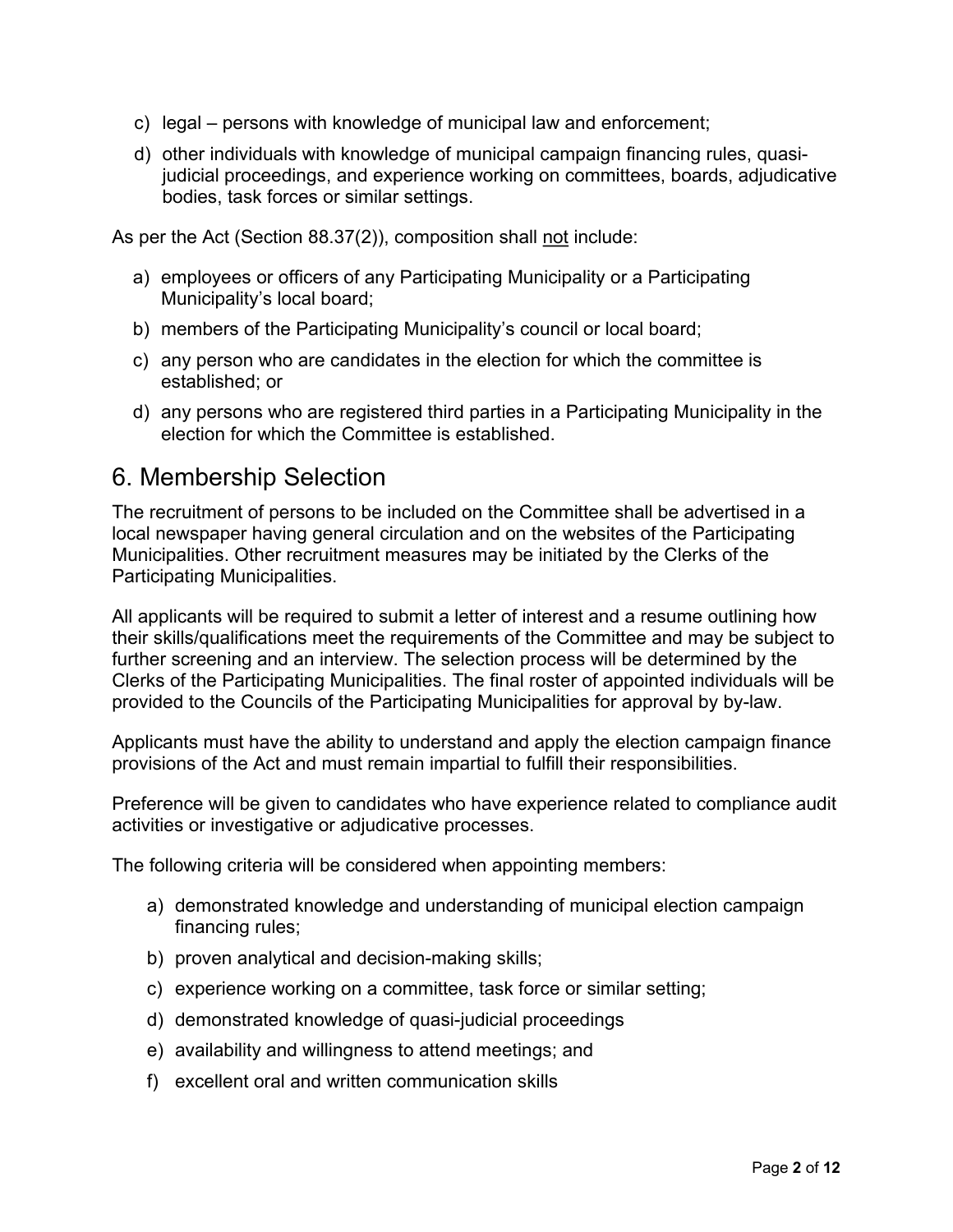To avoid possible conflicts of interest, any accountants appointed to the Committee are not permitted to audit or prepare the financial statement of any candidate running for office on Municipal Council; and any auditor or accountant appointed to the Committee must agree in writing to not undertake the audits or preparation of the financial statements of any candidates seeking election to Council.

# 7. Chair

At the first meeting of a Compliance Audit Committee on a particular report or application, the members shall appoint one member to act as Chair for the duration of the Committee's deliberations on those matters on the agenda. The Chair shall retain the role for all matters on the agenda at a meeting.

# 8. Meetings

Meetings will occur as needed and shall be conducted in accordance with the Act and the Compliance Audit Committee Rules of Procedure established by the Clerk (Schedule A).

# 9. Role of the Clerk

Staff from the Clerk's Office of the host Participating Municipality requiring the compliance audit review will provide administrative support to the Committee. All costs associated with committee meetings shall be borne by the host municipality.

The Clerk of the relevant Participating Municipality will act as the main contact between the Committee, compliance audit applicant, candidate and registered third party. In accordance with Section 88.37 (6) of the Act, the Clerk shall carry out any duties required under the Act to implement the Committee's decisions.

# 10. Remuneration

Remuneration will be as follows:

\$600.00 retainer fee (costs will be shared equally by the Participating Municipalities) for those individuals on the roster. The retainer fee shall cover attendance at a mandatory training session and review of periodic updates or information supplied by the Clerk of any of the Participating Municipalities. Payment of the retainer fee covers the four (4) year term; and,

\$150.00 per meeting attended, plus mileage in accordance with the rate normally paid to employees of the applicable Participating Municipality. The per meeting rate shall cover review of background or agenda materials as required in preparation for a meeting. The meeting costs will be paid by the Participating Municipality requiring the services of the Committee.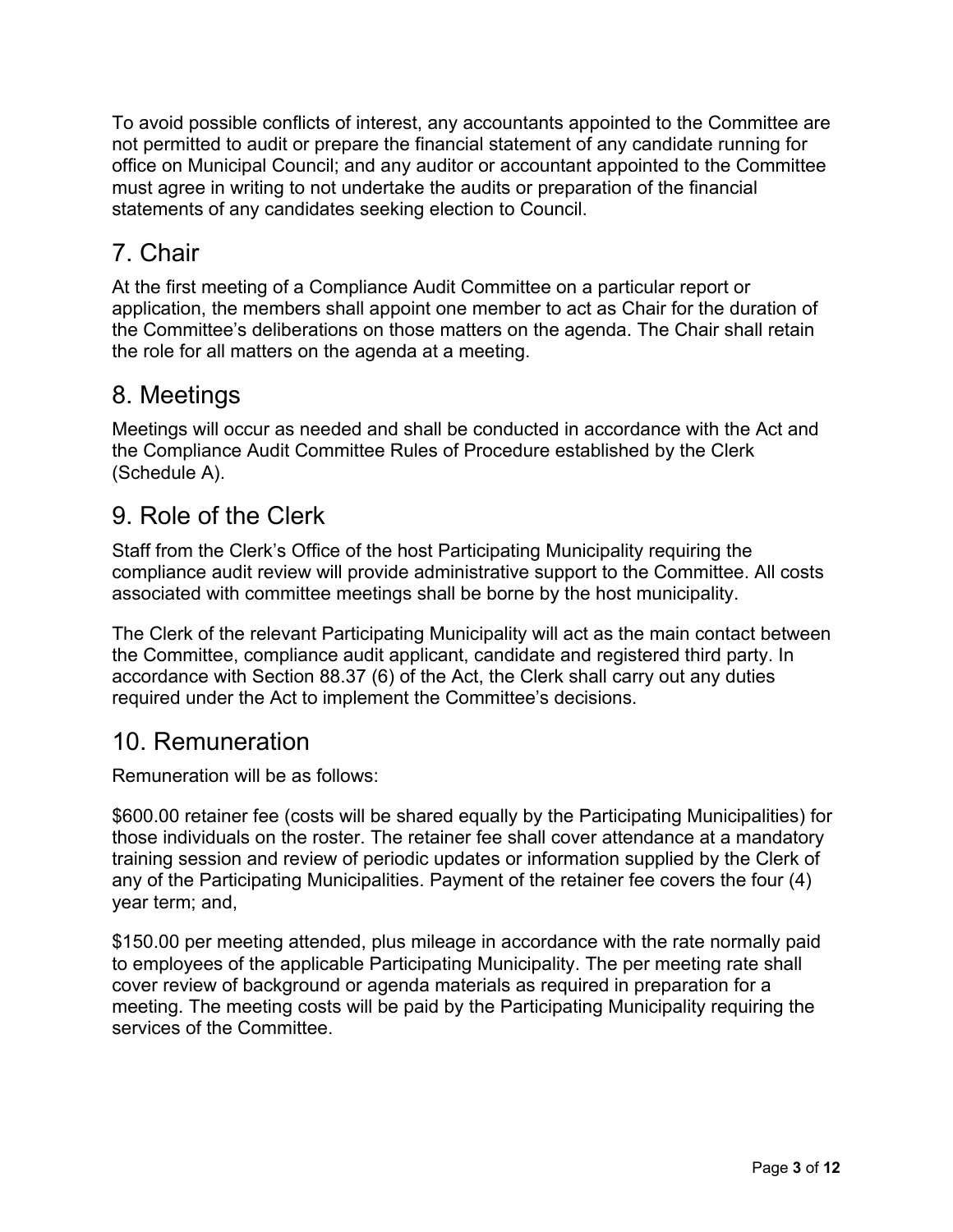# **Schedule A** Joint Municipal Election Compliance Audit Committee Rules of Procedure

# Preamble

In recognition of the provisions of Section 88.37 of the *Municipal Elections Act, 1996*, the Township of Alnwick-Haldimand, Municipality of Brighton, Town of Cobourg, Township of Cramahe, Township of Hamilton, Municipality of Port Hope, and Municipality of Trent Hills have established a Joint Compliance Audit Committee.

In accordance with Section 88.37(6) of the *Municipal Elections Act*, the following Rules of Procedure have been established for the 2022 Municipal Election Compliance Audit Committee to fulfill its duties in a fair, open and responsible manner.

The powers and functions of the Committee are set out in Section 88.33 to 88.37 of the *Municipal Elections Act*. These rules of procedure are supplementary to those outlined in the Act.

#### 1. Background

- 1.1. At its meeting of May 16, 2022 the Municipality of Brighton passed By-law 048- 2022, hereby establishing the Joint Municipal Election Compliance Audit Committee for the Municipality of Brighton and Northumberland County Partner Municipalities for the 2022-2026 Term, consisting of five (5) members in accordance with Sec. 88.37(2) of the *Municipal Elections Act, 1996*, as amended.
- 1.2. In accordance with Sec. 88.37(6), these Rules of Procedure have been established by the Municipal Clerk of the Municipality of Brighton to ensure that the Joint Municipal Election Compliance Audit Committee may be able to fulfill its duties and responsibilities in a fair, open and responsible manner.

### 2. Definitions

- 2.1. **Act**  the *Municipal Elections Act, 1996, S.O. 1996, c.32*, as amended.
- 2.2. **Application** an application properly completed and submitted to the Clerk pursuant to Section 88.33(2) and 88.35(2) of the Act.
- 2.3. **Auditor**  person appointed by the Committee, licensed under the *Public Accounting Act, 2004*, to conduct a Compliance Audit of a Candidate's election campaign finances pursuant to Section 88.33(10) and 88.33(11) of the Act.
- 2.4. **Auditor's Report** report of the Auditor regarding the findings of an audit into the election campaign finances of a Candidate or Registered Third Party Advertiser.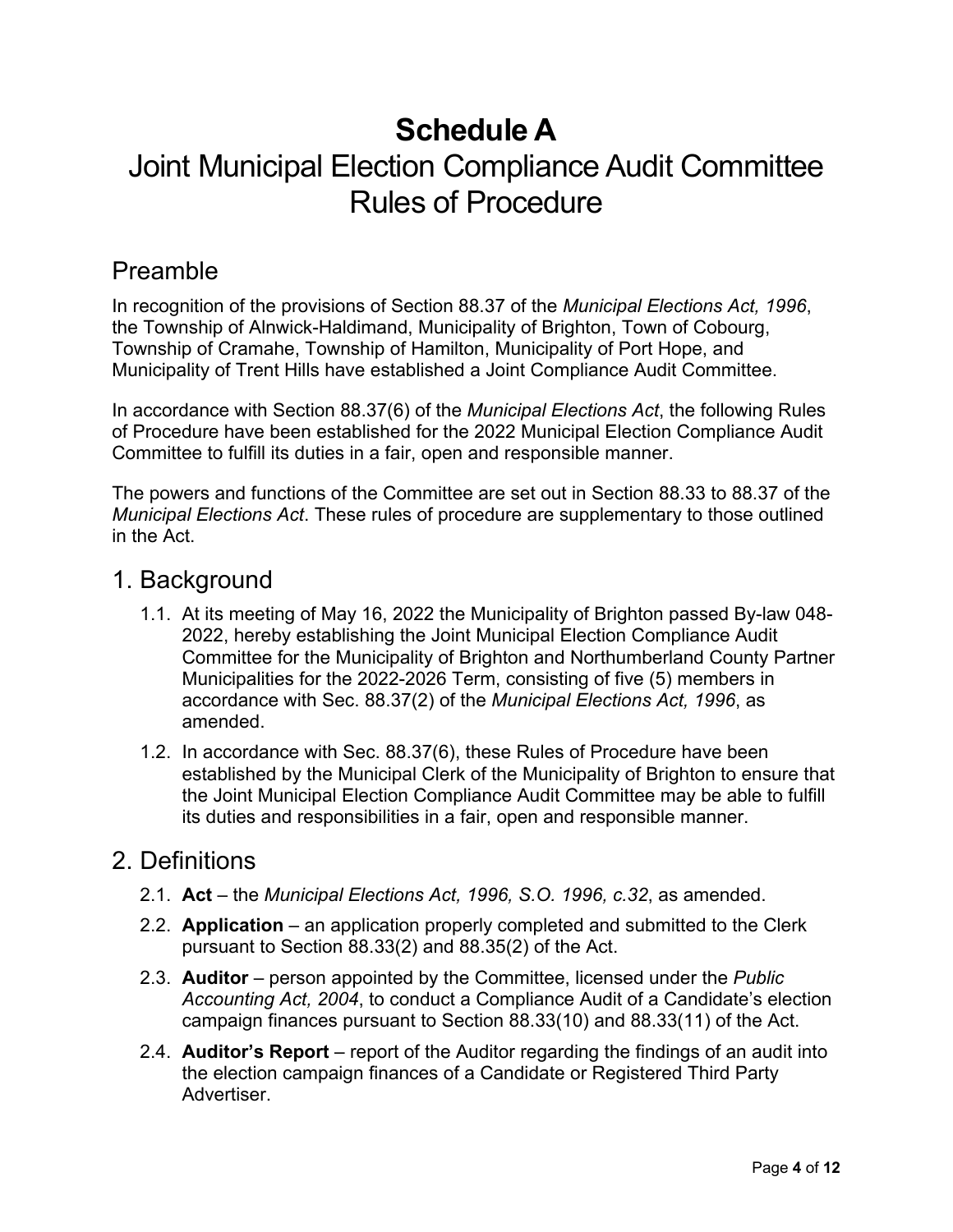- 2.5. **Candidate** a person who submitted a nomination to run for elected office in accordance with the Act.
- 2.6. **Chair** The Joint Municipal Election Compliance Audit Committee Chair selected according to these rules of procedure and serves as the presiding officer for Committee Meetings.
- 2.7. **Clerk's Report of Over Contribution** A report, prepared by the Municipal Clerk, under Section 88.34 or 88.36 of the Act.
- 2.8. **Committee** The Joint Municipal Election Compliance Audit Committee
- 2.9. **Compliance Audit** an audit of a Candidate or Registered Third Party Advertiser's election campaign finances conducted by an Auditor appointed by the Committee.
- 2.10.**Contributor**  an individual, corporation or trade union that gives money, goods or services to a Candidate/Registered Third Party Advertiser under Section 88.8 and 88.15 of the Act.
- 2.11.**Council** The Council or Local Board of the Participating Municipalities.
- 2.12.**Meeting** Meeting of the Committee held under the Act.
- 2.13.**Member** individual who has been duly appointed to serve on the Joint Municipal Election Compliance Audit Committee in accordance to the Terms of Reference.
- 2.14.**Minutes** the record, without note or comment, of the Committee's resolutions and decisions.
- 2.15.**Registered Third Party Advertiser** an individual, corporation or trade union that is registered with a local municipality under Section 88.6 of the Act whose election campaign finances are the subject of an application for a compliance audit.
- 2.16.**Report**  the Report prepared by the Clerk in accordance with Section 88.34 of the Act which identifies whether a Contributor appears to have contravened any of the contribution limits under the Act
- 2.17.**Secretary**  The Municipal Clerk or designate of each of the relevant Participating Municipality.
- 2.18.**Witness** is an individual or organization requested by an Applicant, Contributor, Candidate, or Registered Third Party Advertiser to speak and/or present evidence at a Meeting

### 3. Observance of the Rules of Procedure

The rules in these procedures shall be observed in all meetings of the Committee.

3.1. If these procedures do not provide for a matter of procedure that arises during a Meeting, the practice shall be determined by the Chair in consultation with the Secretary, taking into account Robert's Rules of Order and all applicable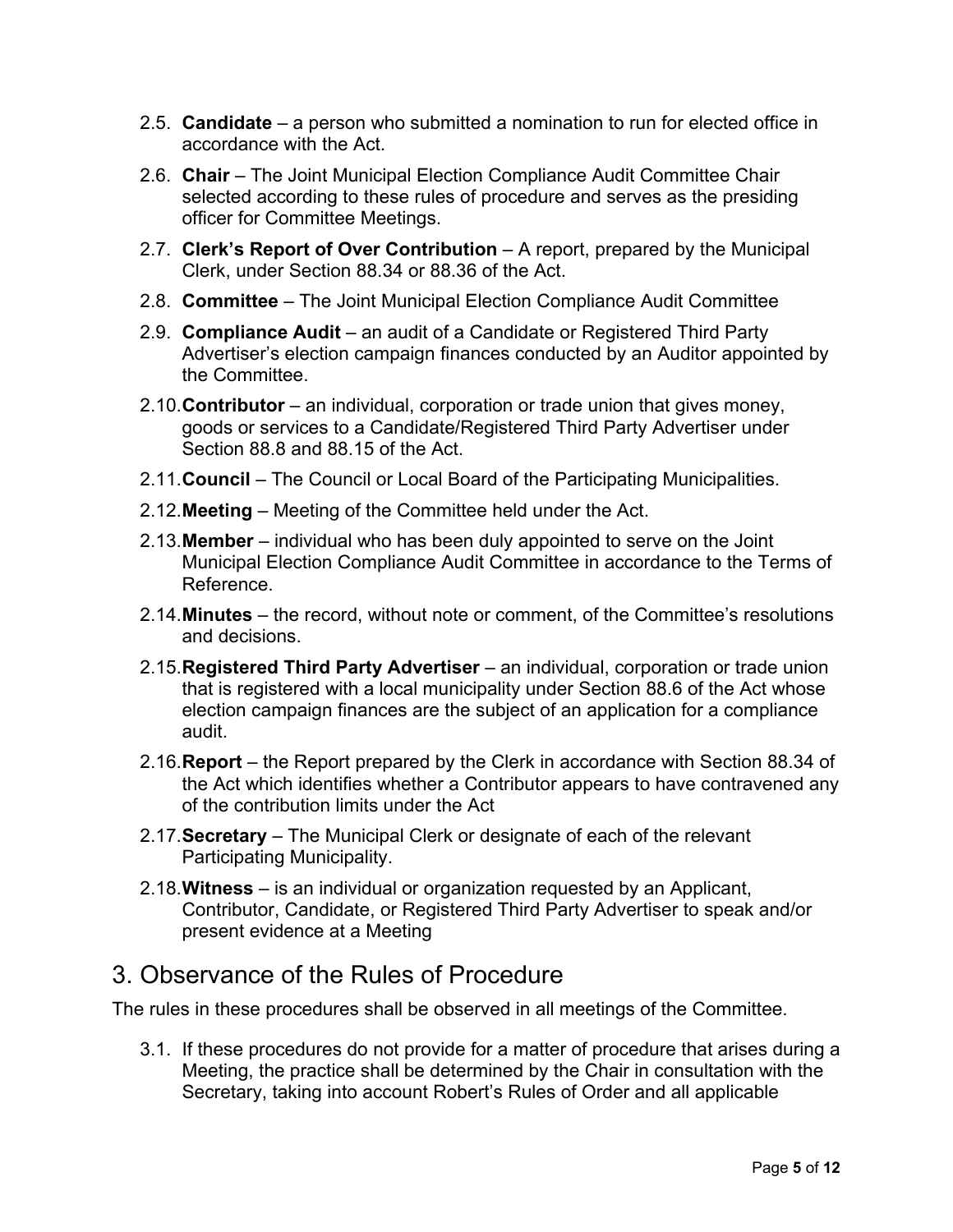legislation. The Chair may do whatever is necessary and permitted by law to enable the Committee to effectively and completely deal with the matter before it.

- 3.2. The Committee may waive any rule of procedure that it considers appropriate by a two-thirds majority vote of Members**,** apart from any procedures mandated by the Act or any other provincial legislation.
- 3.3. A Member may call attention to a violation of these procedures by stating a point of order to the Chair, and the Chair shall then decide upon the point of order and advise the Members of their decision with respect to the established procedure. A Member may immediately appeal the Chair's decision to the Committee. The Committee shall hear the reason for the appeal from the appellant and the reason for the decision from the Chair and shall decide the question without debate. The decision of the Committee based on a majority vote is final.

#### 4. Committee Composition

- 4.1. In accordance with the Joint Election Municipal Compliance Audit Committee Terms of Reference, a minimum of three (3) Members to a maximum of five (5) members will serve on the Committee.
- 4.2. In the event of a Member resigns or ceases to be a Member of the Committee, prior to the expiry of the Committee term, advertisement for a replacement Member will not commence until there are only three Members remaining on the Committee.

### 5. Legal Counsel

5.1. Where the Clerk or Committee determines that the Committee requires legal assistance in respect of a specific Application or Report, or for other matters such as the Committee's role, interpretation of legislation, procedure, or other matters of a general nature pertinent to the Committee's business, the Clerk, in consultation with the Participating Municipality's solicitor, shall retain legal counsel to provide advice that may be subject to solicitor client privilege to the Committee. All costs related to legal assistance will be assumed by the Participating Municipality.

#### 6. Meetings

- 6.1. The Committee shall meet at the request of the Secretary, having given reasonable notice.
- 6.2. The Secretary shall summon a meeting of the Committee when requested to do so in writing by a majority of the Committee members.
- 6.3. Meetings of the Committee shall be held at Municipal Offices or such other location, as the Secretary deems appropriate. Meetings may be held electronically, subject to the discretion of the Clerk and where permitted by the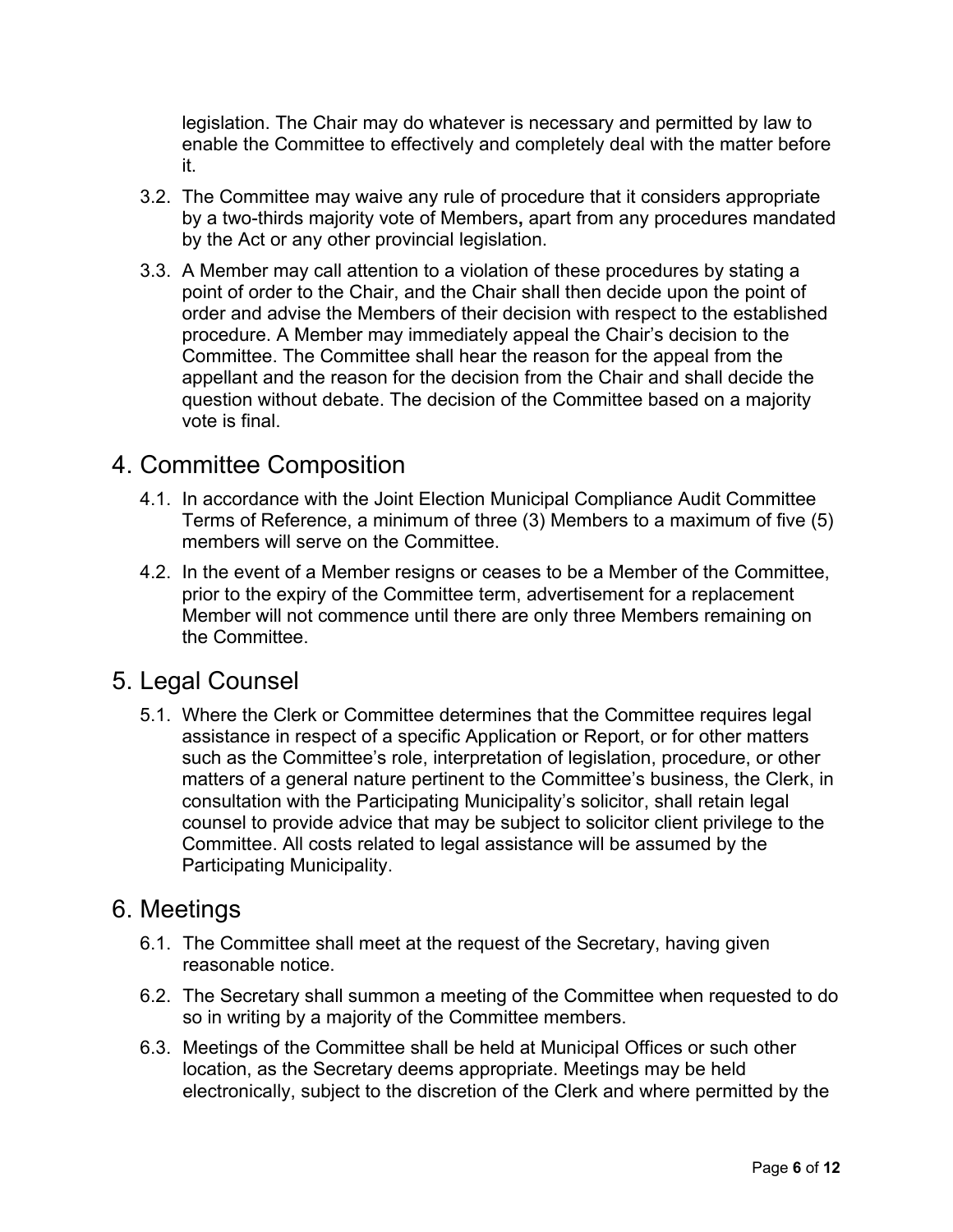general meeting procedures and practices regarding electronic meetings established by the relevant Participating Municipality.

- 6.4. Committee meetings shall commence at a time and date to be set by the Secretary and shall be adjourned on a vote of the Committee.
- 6.5. Attendance of a minimum of three (3) Committee members constitutes a quorum at meetings of the Committee.
- 6.6. Meetings of the Committee shall, subject to the exceptions found in the *Municipal Act, 2001*, as amended, be open to the public, but Committee deliberations may be in private in accordance with the *Municipal Act*.
- 6.7. The applicant, the Candidate and, where applicable, the Auditor shall be given an opportunity to address the Committee.
- 6.8. Addresses to the Committee shall be no more than five minutes in length.
- 6.9. Where the Committee desires to deliberate in closed session, they shall do so only by resolution.
- 6.10.Minutes of a closed session of the Committee shall be recorded by the Secretary.
- 6.11.Upon rising closed session, the Chair shall report on any resolutions passed in closed session, without disclosing the specific details of the closed session deliberations.

### 7. Duties of the Chair and Members

#### **Chair**

- 7.1. At the first meeting of the Committee, the Secretary shall call the meeting to order and the first order of business shall be the selection of the Chair. The Committee shall select a Chair from among its membership.
- 7.2. If the Chair of the Committee resigns as a member of the Committee or resigns as the Chair of the Committee, the Committee shall appoint another member as Chair for the balance of the term of Council.
- 7.3. The Chair is the liaison between the members and the Secretary of the Committee on matters of procedure and process.
- 7.4. The Chair shall enforce the observance of order and decorum among the Committee members and the public at all meetings.

#### **All Members, including the Chair shall:**

- 7.5. Attend all Committee Meetings, and shall advise the Clerk as soon as possible if they are unable to attend a Committee Meeting;
- 7.6. Understand their role, the Committee's mandate, and meeting procedures;
- 7.7. Declare if they cannot uphold the principles outlined in the Terms of Reference and be recused from participating in the applicable Committee proceedings;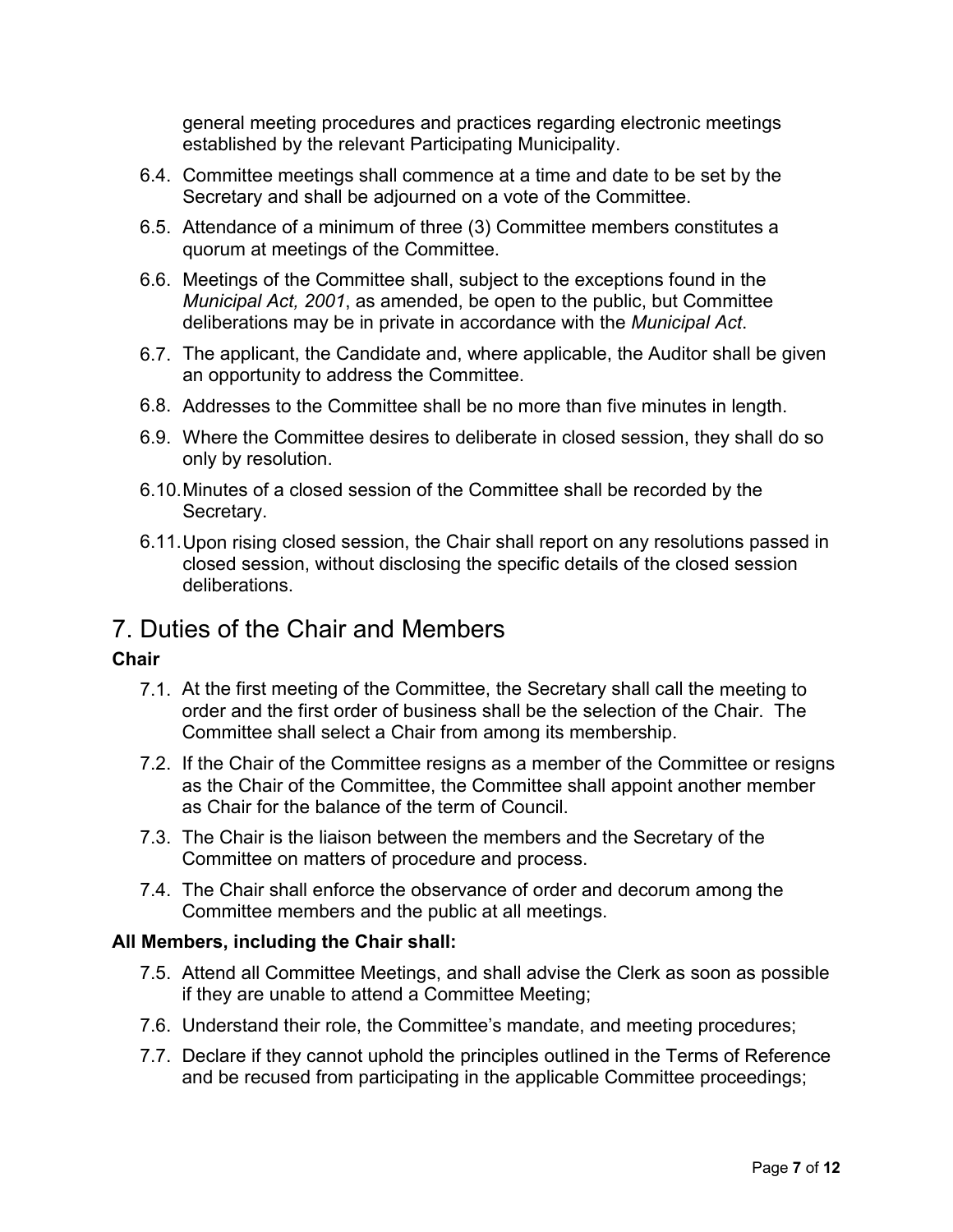- 7.8. Participate as an active and voting Member, asking questions and seeking clarification through the Chair; and
- 7.9. Develop and maintain a climate of mutual support, trust, courtesy and respect, working together to utilize the talent and knowledge of all Members.

### 8. Delegation by Secretary

8.1. The Secretary of the Committee may delegate administrative responsibilities to a designate.

#### 9. Agenda

- 9.1. Before each meeting, the Secretary shall provide an agenda to each Member of the Committee.
- 9.2. The agenda shall include a copy of any reports by the Clerk regarding over contributions to a Candidate/Registered Third Party Advertiser, and/or any written submissions/applications made by the applicant or the Candidate/Registered Third Party Advertiser.
- 9.3. The first matter of business on each agenda shall be the declaration of any conflict of interest.
- 9.4. A copy of the agenda shall also be published on the Municipality's website.

#### 10. Quorum

10.1.If no quorum is present thirty minutes after the time fixed for a meeting of the Committee, or the resumption of a meeting after an adjournment, or should a quorum at a meeting be lost for a period of thirty consecutive minutes, the Secretary shall record the names of the members present and the meeting shall stand adjourned until the next regular meeting day scheduled by the Secretary.

#### 11. Committee Procedures

The Order of Business will be as follows:

- 11.1.Order of Business for the Agenda will be as follows:
	- Meeting Called to Order

Disclosure of Pecuniary Interest

Adoption of Minutes

Matters of Business

Opening Statement

Delegation – Applicant (In the case of a review of an over contribution, under Section 88.34 or 88.36 of the Act, this would list read "Report from Clerk of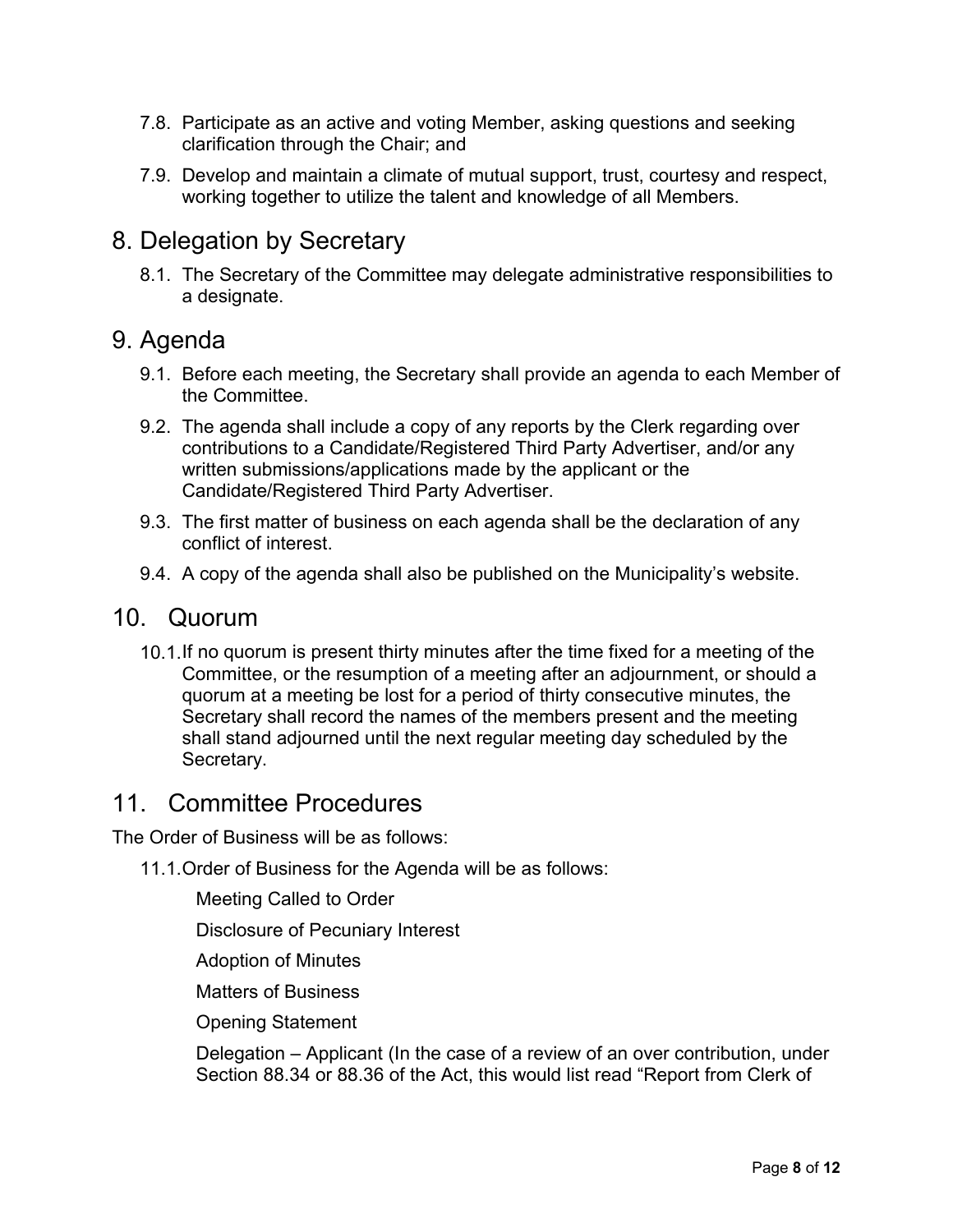Over Contribution to Candidate X" or "Report from Clerk of Over Contribution to Registered Third Party")

Delegation – Candidate/Registered Third Party Advertser, Agent, Witness

Committee Deliberation

Adjournment

- 11.2.At the first meeting of the Committee on a particular Report or Application, the Secretary shall call for nominations for the position of Chair for the Committee's deliberations on matters on the agenda. Members shall appoint one member to act as Chair for the duration of the Committee's deliberations on those matters on the agenda. The Chair shall retain the role for all matters on the agenda at a meeting. Another Member may assume the Chair in the event that the selected Chair is unable to fulfill their duties.
- 11.3.Where the agenda includes consideration of more than one Application, each Application will be dealt with by the Committee in its entirety before consideration of the next Application.
- 11.4.Notwithstanding the Order of Business noted above, the Secretary may publish an Agenda under which such section headings as noted above may be altered and listing all matters to be considered.

#### **Questions to Delegations**

11.5.The Committee may, through the Chair, ask questions of the Applicant, Candidate/Registered Third Party Advertiser or any other delegation speaking to an Application.

#### **Rules of Debate**

- 11.6. Order of Speaking: When two or more Members wish to speak, the Chair shall designate the member who first requested to speak as the member who speaks first.
- 11.7. Questions: A Member may ask a question only:
	- 11.7.1. of a member who has already spoken on the matter under discussion;
	- 11.7.2. of the Chair;
	- 11.7.3. of an official of the Municipality; and
	- 11.7.4. of any other person addressing the Committee pursuant to these Rules of Procedure,
	- 11.7.5. for the purpose of obtaining information relating to the matter then under discussion.

#### **Voting**

11.8. Every Member present at a meeting of the Committee when a question is put shall vote on the question, unless prohibited by statute, in which case the fact of the prohibition shall be recorded in the minutes of the meeting.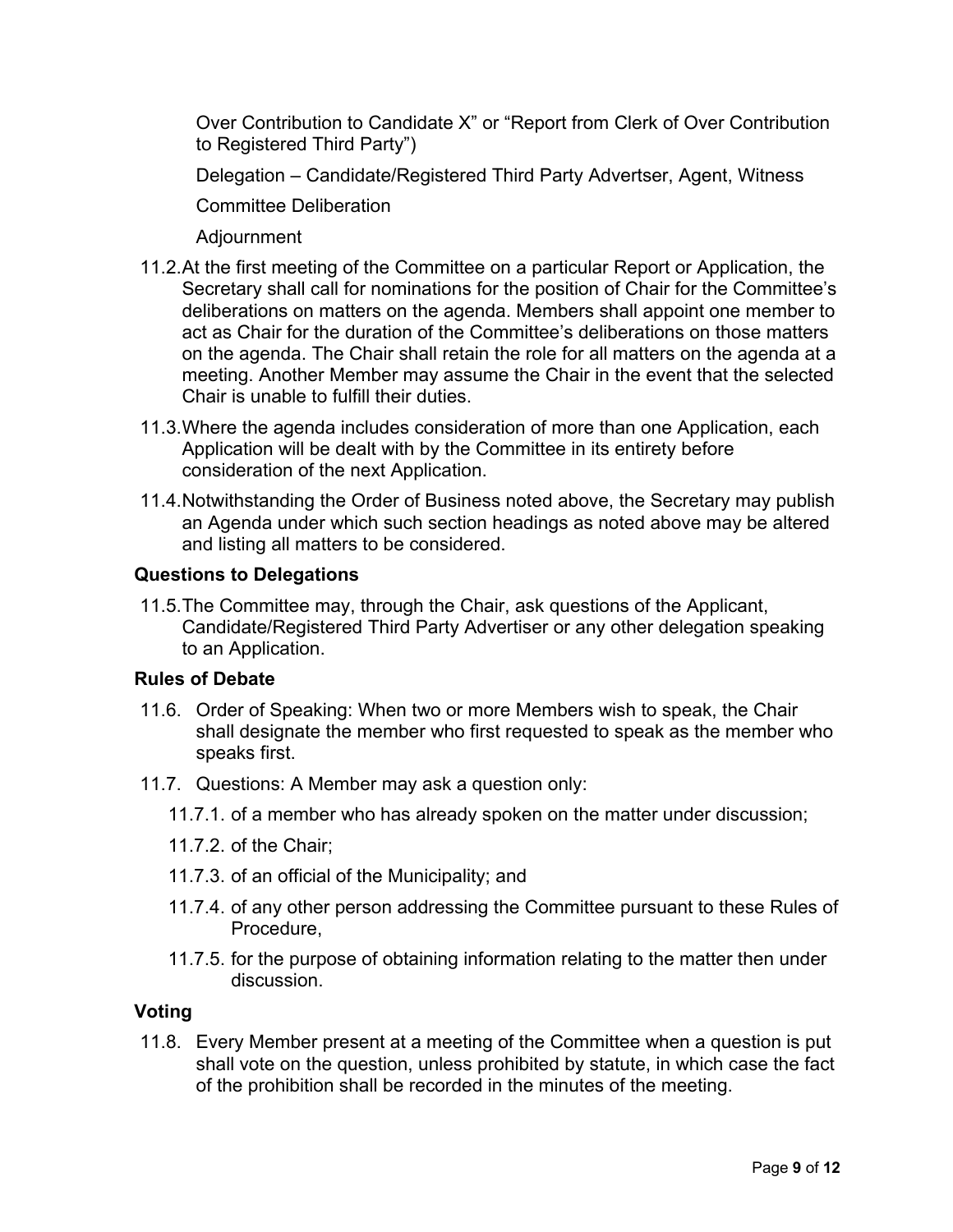- 11.9. The matter put to a vote shall be in the form of a motion addressing the matter then under consideration
- 11.10. In the case of a tie vote, the motion or question shall be deemed to have been lost.

#### **Motions**

- 11.11. All motions must be introduced by a mover and seconder before the Chair may put the question or motion on the floor for consideration. If no member seconds the motion, the motion shall not be on the floor for consideration and therefore it shall not be recorded in the minutes.
- 11.12. Any Member may propose a motion on the matter then under consideration which the Secretary shall record in writing.
- 11.13. After a motion is properly moved and seconded, it shall be deemed to be in the possession of the Committee but may be withdrawn by the mover at any time before decision.
- 11.14. A motion to amend shall relate to the subject matter of the main motion, shall not be received posing a direct negative to the question, and shall be put to vote in reverse order in which the amendments are made.
- 11.15. Only a motion to amend an amendment to the original motion shall be allowed and any further amendments must be made to the original motion.

#### 12. Notice

- 12.1.Public notice shall constitute posting the Agenda on the Municipal Website.
- 12.2.The Secretary shall give reasonable notice of a Committee meeting to the Committee by way of email, telephone or in writing by mail, as deemed appropriate.
- 12.3.Where an Application will be considered at a meeting, the Secretary shall give reasonable notice in writing, by mail, and/pr by telephone to the applicant and Candidate/Registered Third Party Advertiser of the time, place and purpose of a meeting and of the fact that if either party fails to attend the meeting the Committee may proceed in the party's absence and the party will not be entitled to further notice in relation to the meeting. The written notice shall include the content of the Application. The Candidate/Registered Third Party Advertiser may respond to the Application in writing. A written response shall be submitted to the Secretary a minimum of two days prior to the Committee meeting at which the Application will be considered.
- 12.4.The Secretary will forward notice of the Committee's decision, including brief written reasons, to the applicant, and the Candidate/Registered Third Party Advertiser/Contributor at the mailing address provided to the Secretary as required by this procedure.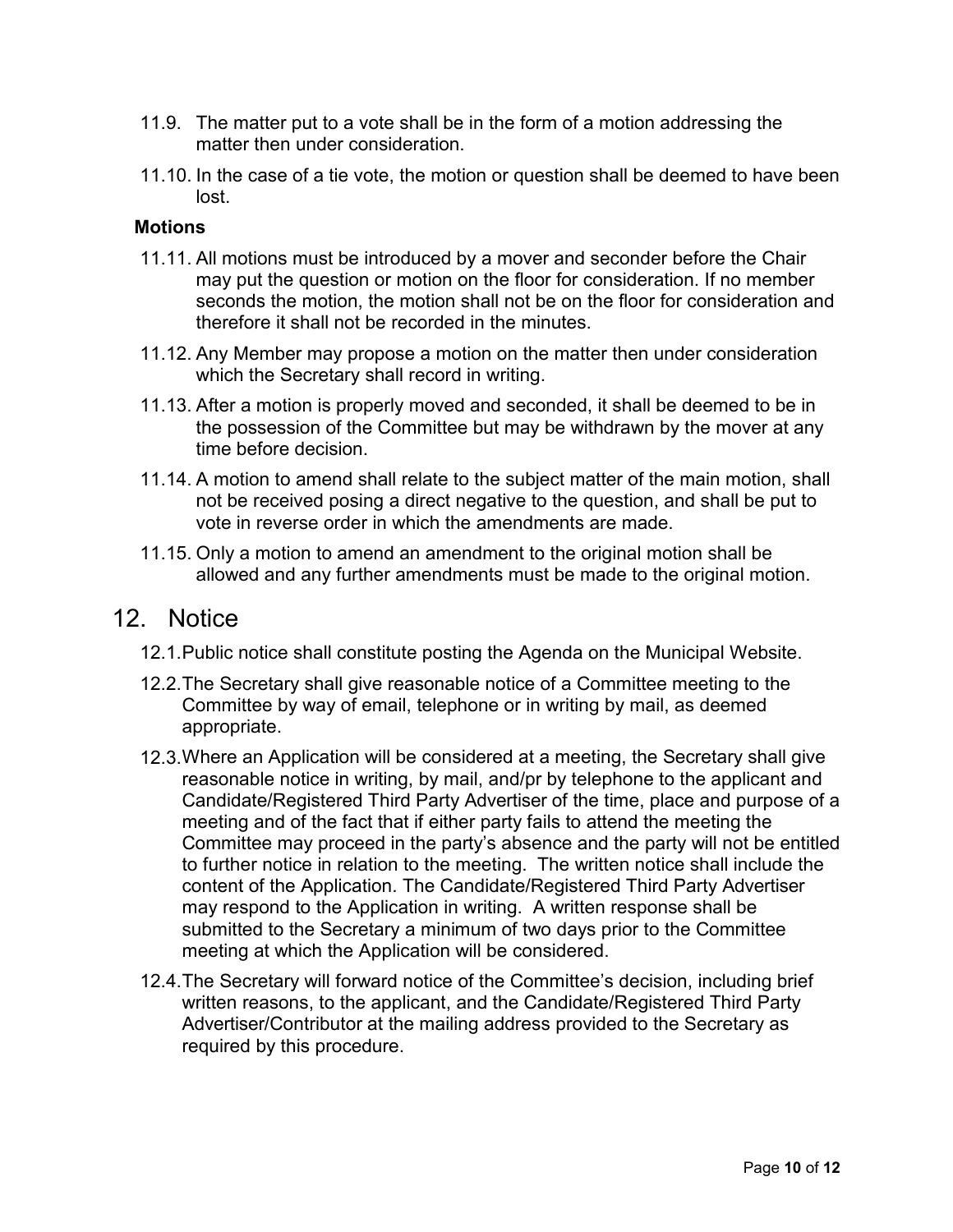# 13. Committee Decisions under Municipal Elections Act

#### **Applications**

- 13.1.In accordance with Section 88.33(7) and Section 88.35(4) of the Act, within 30 days of receipt of the Application, the Committee will decide whether to grant or reject the Application.
- 13.2.If the Committee decides to grant the Application it shall, by resolution, appoint an Auditor licensed under the *Public Accounting Act, 2004* to conduct a compliance audit of the Candidate's/Registered Third Party Advertiser's election campaign finances.
- 13.3.At the request of the Committee, the Secretary may assist the Committee in locating and contacting available Auditors to undertake the audit.
- 13.4.In accordance with Section 88.33(17) of the Act, within 30 days of receipt of an Auditor's report, if the report concludes that the Candidate appears to have contravened a provision of the Act relating to election campaign finances, the committee shall decide whether to commence a legal proceeding against the Candidate/Registered Third Party Advertiser the apparent contravention of a provision of the Act relating to election campaign finances.
- 13.5.In accordance with Section 88.33(18) and 88.35 of the Act, the decision of the Committee following consideration of the Auditor's report, shall be made in writing, including brief written reasons for the decision, and forwarded, by the Secretary, to the Candidate, Registered Third Party Advertiser and/or the Applicant.

#### **Clerk's Reports**

- 13.6.In accordance with Section 88.34(8) of the Act, within 30 days of receipt of the Clerk's Report of Over Contribution to a Candidate, the Committee will decide whether to commence a legal proceeding against a Contributor for an apparent contravention.
- 13.7.In accordance with Section 88.36(5) of the Act, within 30 days of receipt of the Clerk's Report of Over Contribution to a Registered Third Party Advertiser, the Committee will decide whether to commence a legal proceeding against a contributor for an apparent contravention.

### 14. Grant Exceptions from Procedures

14.1.The Committee may waive any rule of procedure in this procedure, as it considers appropriate, to ensure that the real questions in issue are determined in a just manner.

#### 15. Minutes

15.1.The Secretary shall prepare minutes of each meeting of the Committee and shall provide Members with a copy of the Minutes as soon as they are available.